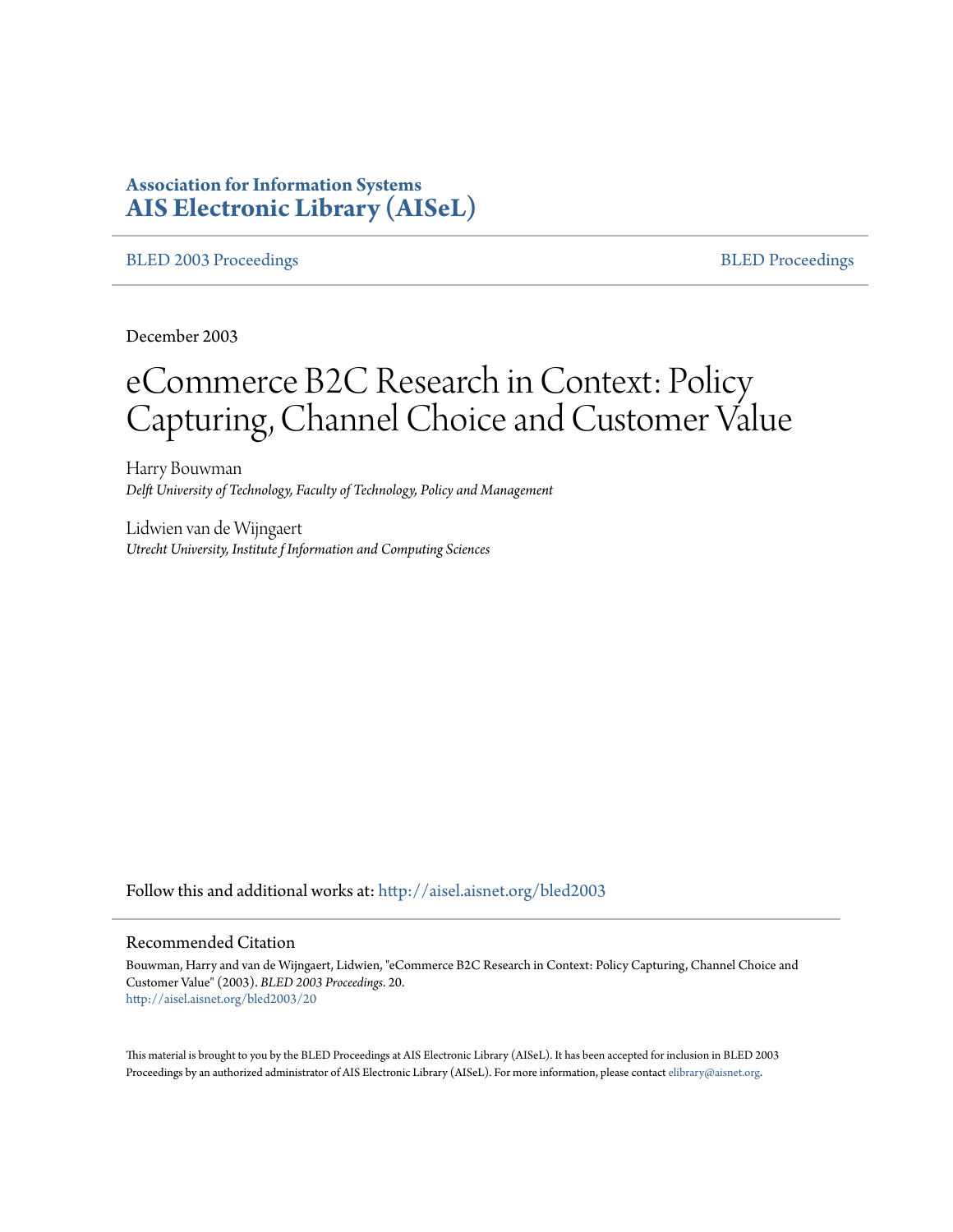# **16th Bled eCommerce Conference**

#### **eTransformation**

Bled, Slovenia, June 9 - 11, 2003

# **eCommerce B2C Research in Context: Policy Capturing, Channel Choice and Customer Value**

#### **Harry Bouwman**

Delft University of Technology, Faculty of Technology, Policy and Management, The Netherlands H.Bouwman@sepa.tudelft.nl

#### **Lidwien van de Wijngaert**

Utrecht University, Institute of Information and Computing Sciences, The Netherlands L.vandeWijngaert@cs.uu.nl

#### **Abstract**

*Central in this paper is the question what choices customers make for specific channels (physical channel, mobile or Internet) in an eCommerce transaction processes and by what variables their choice is influenced. We are especially interested in the use of channels to collect specific information, initiate transactions, conclude actual fulfilment and offer after sales services. We argue that channel choice in the transaction process depends on a set of variables related to the availability of the technology to the user, his or her context (mobile or not), the type of product he or she wants to buy (information good, service or product; fast moving or durable), the degree to which the quality of the product can be assessed in advance (experience), the degree of personalization and the level of trust. To test these assumptions we used policy capturing as research methodology. Data was collected among a homogenous group of students knowledgeable and experienced with new mobile and Internet technologies and then analysed using logistic regression. Results show that respondents switch between channels, making use of the Internet in the information phase but for the initiation of transactions, as well as the fulfilment and after-sales stages, physical channels are preferred by a majority. Mobile channels appear to play hardly any role in eCommerce transaction processes. Only the mobile context has a clear relation to the choice in favour of mobile channels.* 

#### **1. Introduction**

Mobile services and the Internet are for most firms increasingly not just information channels through which customers are approached, but also channels that can be used in all the phases of a transaction process. Customers are expected to use the Internet and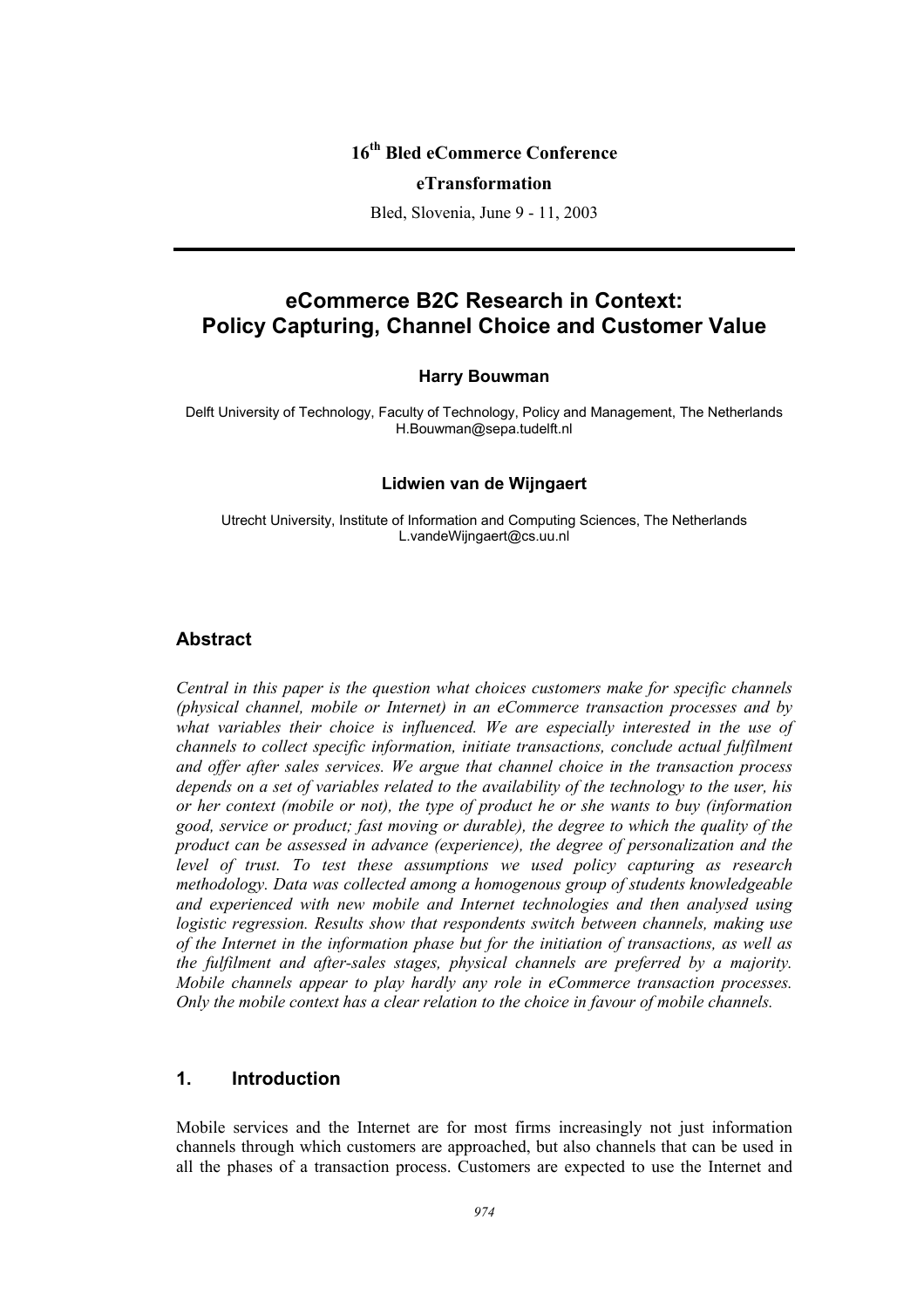mobile services to select information on firms, goods, prices, but also to initiate transactions by making appointments with sales representatives, or order goods, services or digital information products, or use the Internet to obtain additional information in after sales phases. Although the number of eCommerce transactions is increasing, there is still little understanding of the factors that influence channel choice in the various phases of a transaction process. Central in this paper is the question what choices customers make for specific channels (physical channel, mobile or Internet) in the transaction process and which variables influence their choice. We are specifically interested in the use of existing and emerging new channels for collecting information, initiating transactions<sup>1</sup>, actual fulfilment and after sales services.

This paper deals with the demand side analysis of a large research project addressing the synergy between physical Internet and mobile channels, with a special emphasis on customer relations. In the Place<sup>2</sup> (http://place.telin.nl) research project nineteen cases were extensively analysed in the period 1999-2002. Results show that a combined channel approach enables firms to offer new types of services that enhance customer value. More than thirty examples of synergy between channels were found. These synergies can be grouped on the basis of the question whether or not they focus on combinations of physical and virtual channels in the pre-purchase/information phase, the purchase phase, or the post-purchase phase of transactions (Steinfield, Bouwman & Adelaar, 2002).

In the second phase we used these statements in a survey among a sample of firms in four major cities in the Netherlands. These firms allow consumers to initiate or to execute transactions through physical and virtual channels (Smit, Fielt, Bouwman, 2002). We found that over 80% of the companies want to make it as easy as possible for their customers to buy products, for example through selling products via the Internet (83%) and showing the product assortment of their physical shop on the web (72%). Furthermore, 53% of the companies indicate that they offer extensive product information on the web and 44% consider online customer support a crucial element in their eCommerce approach. Only 13% stimulate buyers to try out product in the physical shop and thus generate in-store traffic. Also, in the typical after-sales activities, organizations fail to realize the strengths of a combined approach. 71% and 79% respectively of the organizations do not offer additional product information or services after an offline sale, 84% indicated that it is impossible for customers to get insight into the delivery process and 90% do not provide online account information. Based on these results it becomes clear that organizations do not use the synergy approach to its full potential. The Internet is still predominantly used in the pre-sales phase to provide information.

In the third and final phase of the Place project, presented in this paper, we were interested in the question whether consumers are actually switching between channels in different phases of the transaction process. We are interested in the variables that

l

<sup>&</sup>lt;sup>1</sup> We include the initiating phase separately, not only because it is included in the definition of eCommerce used in the Netherlands by the National Statistical Office and the Ministry of Economic Affairs, but also because in our case study it was mentioned explicitly by some of the companies as an important phase in that part of the transaction process where they make use of the Internet.

<sup>&</sup>lt;sup>2</sup> Place stands for Physical Presence and Location Aspects of Electronic Commerce Environments project. In the PLACE project the Telematica Institute co-operated with Michigan State University, Delft Institute for Information Technology in Service Engineering (DITSE) of the Delft University of Technology and KPN Research. We are grateful for the efforts of colleagues who worked on the project, including Erwin Fielt and Alko Smit of the Telematica Instituut, Luuk Simons of KPN Research and Charles Steinfield and Thomas Adelaar of Michigan University.

The Place project and its objectives are documented at the Telematica Institute Web site: http://place.telin.nl At the same websites pdf files of papers discussing the results of the Place project can also be found.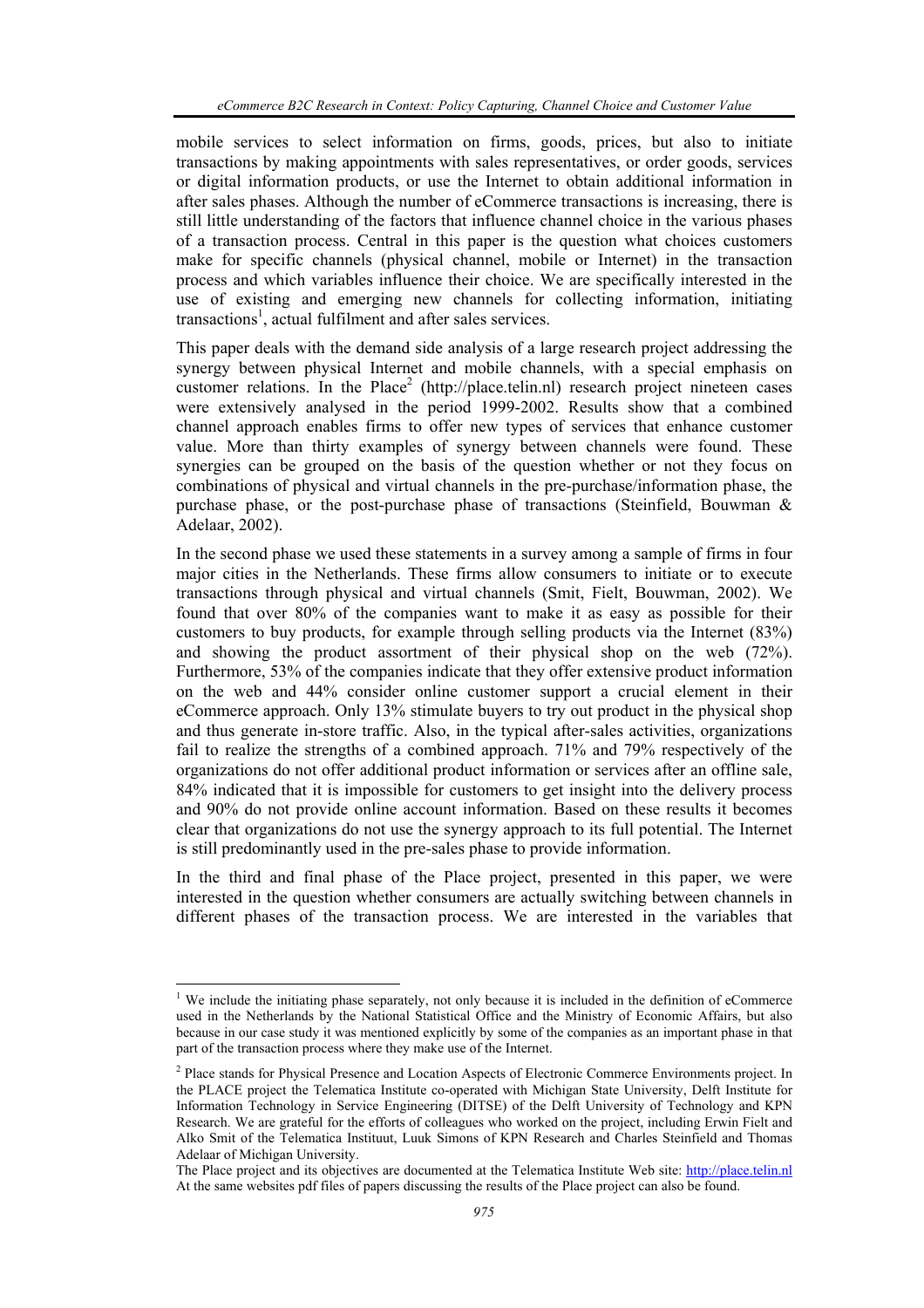influence the choice of channel to collect information in the pre-sales phase, to initiate and/or execute the transaction, as well as its use in the after-sales phases.

# **2. Theoretical Framework**

#### *2.1 Prior Research into the Use of Ecommerce*

Dahlén (1999) analyses the adoption of online shopping in relation to existing purchasing behaviour, risk perception, innovativeness and experience with the Internet in general. Liao & Cheung (2001) confirm Dahlén's findings. Internet buying depends on the perception of the safety of transactions, experience with online shopping, perception of quality of products offered via the Internet, and prior experience with the Internet. Eastin (2002) finds that prior use of telephony for the same activity, perceived risk, self-efficacy, Internet use and perceived financial benefits play a role in the adoption of online shopping, banking, investing and electronic payment of Internet services. Koufaris (2002) found that shopping enjoyment and perceived usefulness have an effect on the willingness of online consumers to make unplanned purchases via the Internet. Individual beliefs and attitudes toward eCommerce services, such as perceived usefulness, attitudes towards the Internet and perceived risk are determinants of the adoption decision. However, little attention has been paid to the role of the context in which users decide whether or not to use a specific eCommerce service, more specifically the choice of channel (medium), or to the characteristics of the information products, services or goods being offered. Furthermore, issues such as personalization and trust play an important role in relation to the choice in favour of a specific channel, at least that is what we assume. We will discuss these issues briefly.

### *2.2 Prior Research in Channel Choice*

The Social Presence concept (Short, Williams and Christie, 1976), Media Richness (Daft and Lengel, 1986), the Social Influence Model (Fulk, Schmitz and Steinfield, 1990), the Dual Capacity Model (Sitkin, Sutcliffe and Barrios-Choplin, 1992), and Media Appropriateness (Rice, 1993) offer comparable starting points for the analysis of media (channel) choice. The basic assumption is that a good task/medium fit is essential for effective communication. Media richness theory approaches this assumption from a rational perspective, whereas the social influence model states that task and media perceptions are subjective and socially constructed (Fulk et al., 1990). Sitkin et al. (1992) stress the symbolic meaning of the medium. The Media Appropriateness Model (Rice, 1993) emphasizes the multidimensional character of both media and tasks. A good fit between media and task means that a lean medium is chosen for an unequivocal message and a rich medium for a more complex one. If the wrong medium is chosen to get the message across, a mismatch occurs (Daft et al., 1987). According to Hollingshead and Contractor (2002) media choice may be rendered less relevant today by developments in technologies, i.e. convergence between channels. Even though technological capabilities are converging, we expect that specific attributes of channel play a subtle differentiating roll within a given context. In the following sections we will elaborate on the various factors that may influence channel choice.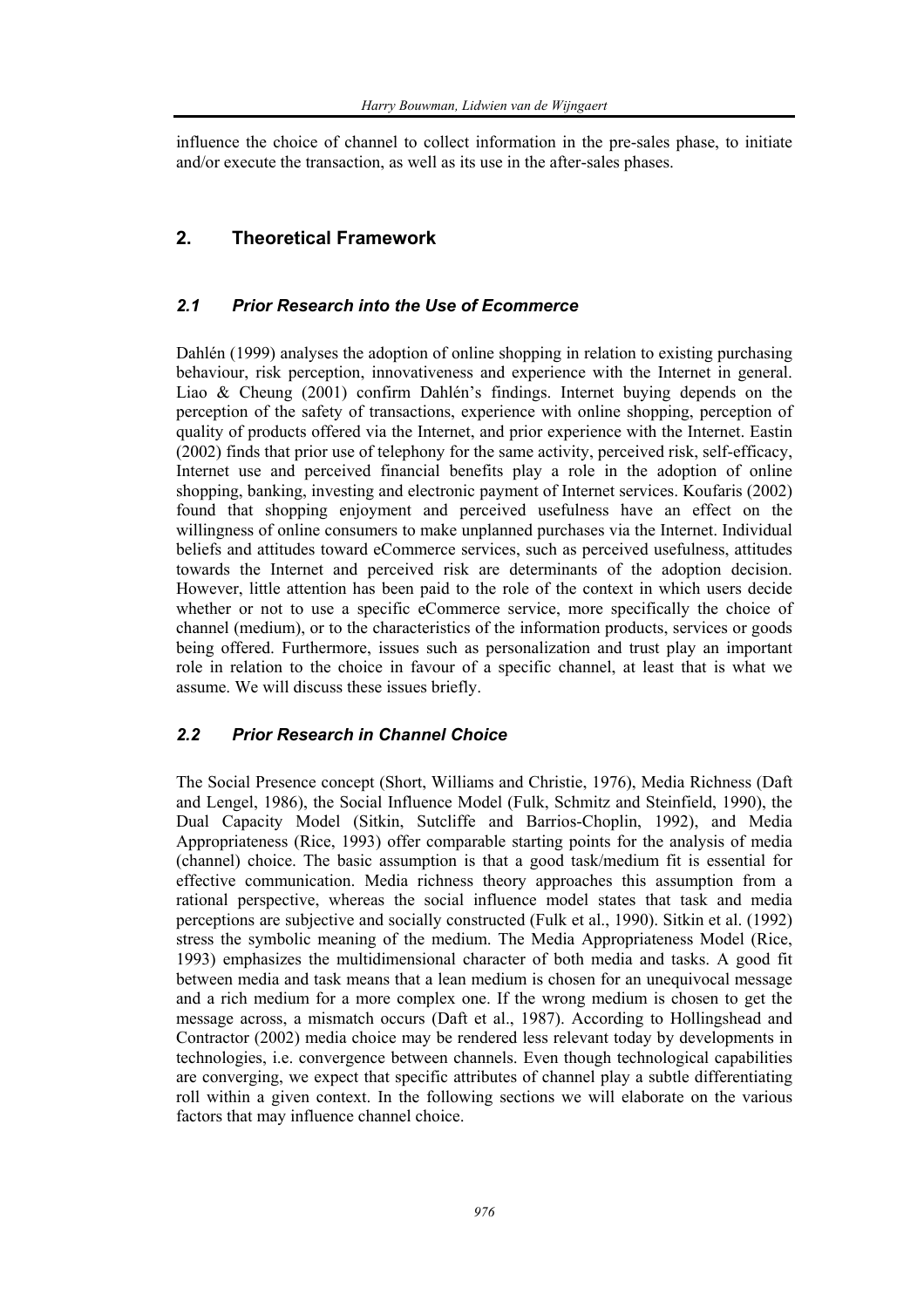#### *2.3 Context and Personalization*

The concept of context is receiving more and more attention, especially due to the possibility to develop context-aware or location-based services in the mCommerce domain (Van der Kar & Bouwman, 2002). Hitherto, the concept of context has been rather ambiguous. Schilit, Adams & Want (1994) divide context into three categories: computing context, user context and physical context. Chen & Kotz (2002) add time as a fourth category. Pedersen and Ling (2002) distinguish between the modalities of mobility, work and leisure, specific demographical groups as proxies for distinctions between endusers contexts, between public and private context and dynamic context, discussing the various roles and identities that users assume in different contexts. In our current research we limit ourselves to the physical context, assuming that this is partly related to the time context. We make a distinction between home (leisure time), work, i.e. university context (daytime) and the mobile context.

One of the promises of eCommerce is that the user context can be taken into account and the services can be adapted to individual preferences. Personalization is a key issue with regard to repeat business. According to Keen & MacIntosh (2001) this is one of the essential elements of relationship building. There are several possibilities for personalization, e.g. personal characteristics and preferences, the terminal used and service profiles. In our research we will look at how personalization affects the choice for a specific channel.

#### *2.4 Trust*

One of the basic problems with regard to personalization concerns the question whether the consumer has sufficient trust to provide personal information to a service. Trust has been given a lot of attention in business literature (Nooteboom, 1996). Central to the discussion on trust is the reduction of uncertainty in the transaction process. Zucker (1986) proposes a distinction between characteristic-, process- and institution-based trust. The first type of trust is based on the characteristics of business entities, i.e. companies, persons or systems. Characteristic-based trust services are based on presumed knowledge rather than known past behaviour. One example of uncertainty reduction in this context is the link to or inclusion of a statement on privacy policy and warranty conditions. Whenever trust is based on known past behaviour, Zucker uses the concept of processbased trust service. This experience may be based on one's own experience with the business partner or on the experience of third parties. The third form of trust is based on institution-based trust services. In this case trust is based on formal social structures such as certifications and formalized codes of conduct. Examples are the seal marks used by some companies (Buuren, Faber & Strating, 2002). A fourth form of trust we want to mention is that which is based on technical systems, such as encryption systems (PKI, digital signatures), and Trusted Third Parties and authorization mechanisms (Users IDs and passwords), etcetera (Ratnasingam, Pavlou & Tan, 2002). In our research we will look into characteristic-based trust (mentioning of privacy statement and or warranty conditions), process-based trust (own experience or experience of friends), institutionbased trust services (certification by a third party) and trust based on technical systems.

# *2.5 Product Characteristics*

Product characteristics play an important role in the transaction process. Some products, for instance information, are assumed to be more likely to be traded through virtual channels than others, for instance groceries. Although products can be characterized on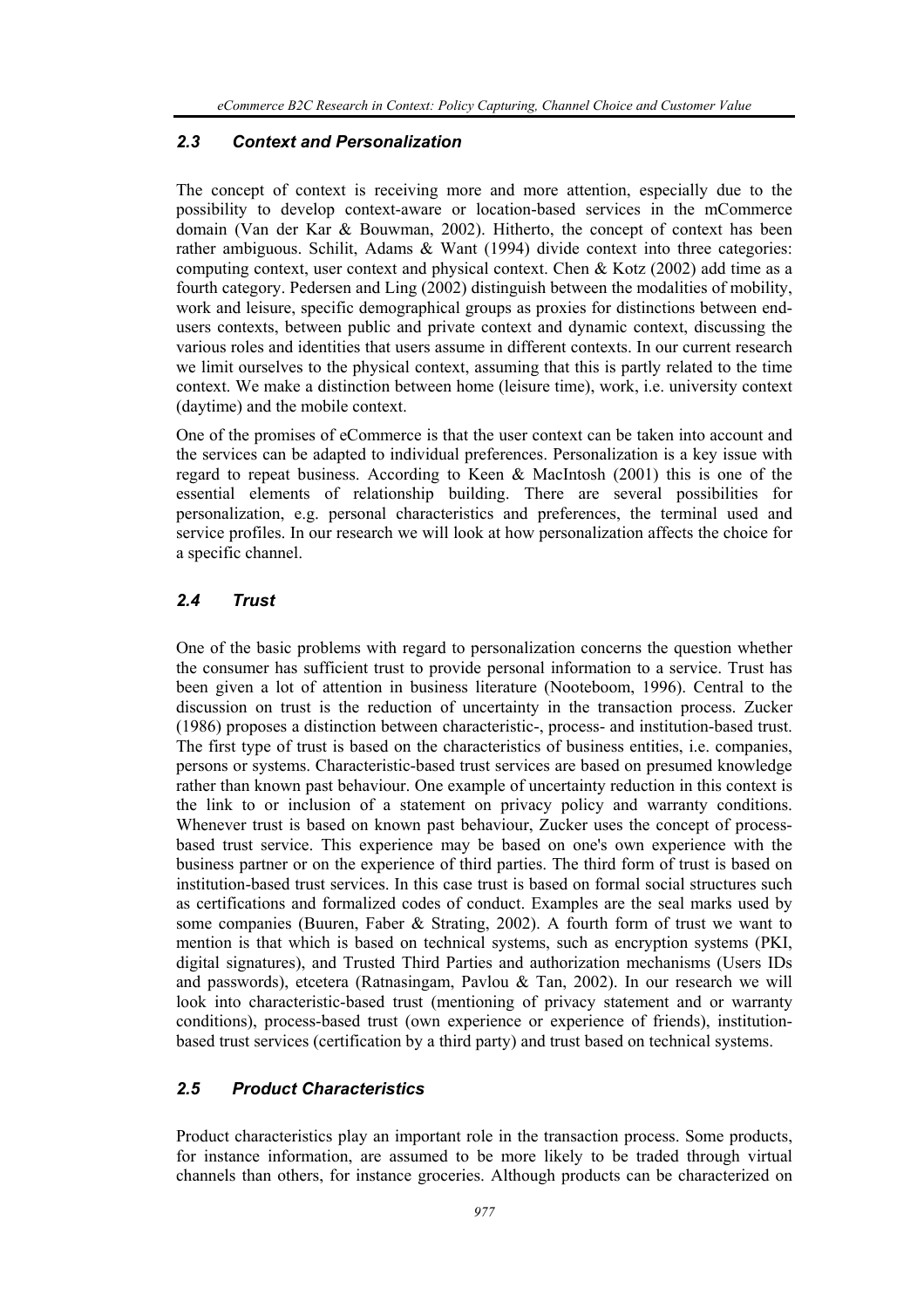the bases of a number of different criteria, we will only examine differences between information (newspaper articles, mp3-files, software), services (employment agency, mobile services) and physical products (groceries, DVD-player). Furthermore we make a distinction between experience goods (i.e. fish, DVD-player from an unknown brand, software from hackers), goods consumers must experience to value them, and nonexperience good (Philips or an obscure other brand, Microsoft or unauthorized freeware). To have some idea about the value of a specific good we used the difference between a known brand or reputation as an indicator of the possible value information a product or service may have. Shapiro and Varian (1999) indicate that this is the way producers overcome the problem of experience good via the Internet. Another important issue concerns the type of product and the related price. There is very little research in this area that is valid, since the claim often made by respondents that they are willing to buy products and services for a specific price via the Internet is not substantiated in everyday reality, where sales lag behind. Nevertheless, to have some indication, we have drawn a distinction between fast-moving consumers goods and services and more expensive durables.

### **3. Research Methodology**

In this paper we argue that the choice of channel in the pre-sales, sales and after-sales phases depends on a set of variables related to the physical context (home, university, mobile), the type of product (information good, service or product; fast moving or durable), the degree to which the quality of the product can be assessed in advance (experience), the degree of personalization and the level of trust (see figure 1 for the conceptual model). To test this model we used a policy capturing methodology.



*Figure 1: Conceptual Model* 

Policy Capturing, also known as Factorial Survey, Vignette Studies or conjoint experiments (Vriens, 1995; Molin, 1999), is a method for studying choice that combines the advantages of multivariate experimental designs with sample survey procedures. Policy Capturing studies in relation to media choice can be found in Martocchio, Webster and Baker (1993), Webster and Trevino (1995), Van de Wijngaert (1996) and Bouwman & Van de Wijngaert (2002). It is a method that can be used to uncover the underlying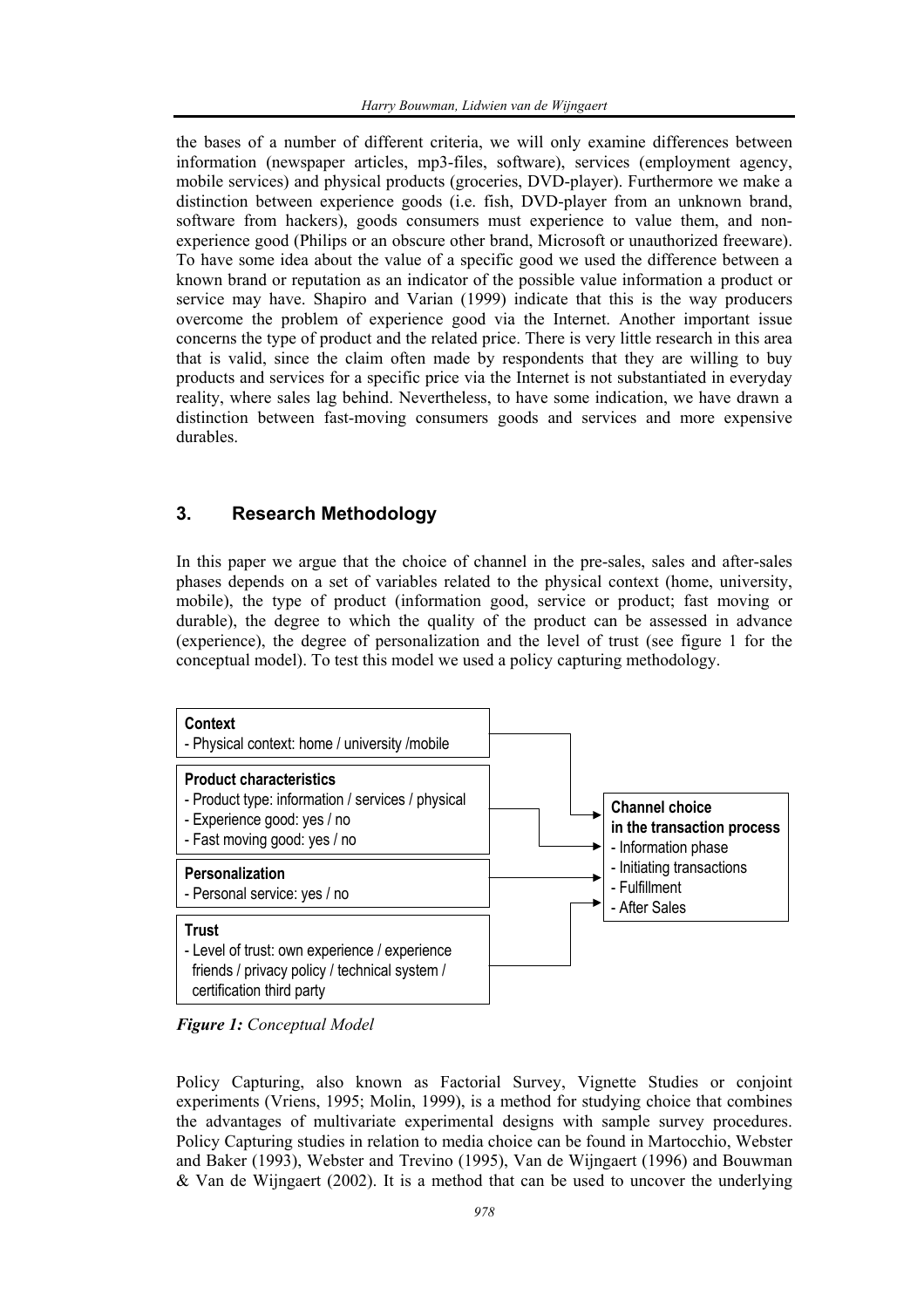principles of human evaluation (Rossi and Nock, 1982). The basic idea behind Policy Capturing is to present people with contrived hypothetical situations. These situations, or vignettes, are developed by combining characteristics of the concepts introduced above.

In all, 360 vignettes were written based on all possible combinations of the concepts (independent variables) and their values  $(3x3x2x2x2x5)$ . The following is an example:

*Imagine that you are at home (context) and that you are looking for an expensive software programme (information product, durable). You are not sure if the programme is really suitable. There is a website where the software is for sale by Microsoft (quality known). The supplier's website has a link to their privacy and warranty policy, etcetera (characteristic-based trust services). It is also possible that a friend may provide you with the software or that you can buy it at a local store (physical channel). Which medium would you use (1) to see if the software is really the software you are looking for, (2) to initiate the transaction (3) to actually buy the software and (4) to obtain additional manuals that are necessary to understand the software after the transaction is completed?* 

In this vignette there is no specific reference to the level of personalization of the website. Another vignette has the exact same wording but it also includes a remark with regard to personalization.

The structure behind the 360 vignettes and the wording was discussed with colleagues that were involved in the Place project. Furthermore, the vignettes were pre-tested by both experts and graduate students. The students had to answer questions about the likelihood that the situation described in the vignette might occur in their daily lives. Based on the comments from the experts and students, the wording of some of the vignettes was changed, as were some of the questions.

Every questionnaire was customized and only contained one vignette that was introduced at the very beginning of the questionnaire. Respondents were asked to read the vignette carefully and keep the vignette in mind when answering questions with regard to:

- the suitability of each of the channels on a four point scale and
- the final choice for one of these channels for
- each of the four transaction phases

The data were collected in classes of graduate students in the field of ICT (both Msc and PhD) at several Dutch universities. To show the effects of variances in the variables under study and to avoid spuriousness, we have opted in favour of a homogeneous group. The students are all of an age group that may be expected to be experienced and familiar with most of the technologies. In all, 360 questionnaires were distributed and returned. We decided to leave out 38 questionnaires due to partial non-response and some obvious misinterpretations. To test the conceptual model (figure 1) we used logistic regression analysis (for a detailed description of this method, see Menard,1995).

## **4. Results**

Figure 1 shows both the suitability of and final choices in favour of all channels in the four transaction phases. Looking at the overall picture, we see that all channels are more or less equally suited to fulfil a need. However, when we look at the final choices, we see clear differences between channels. Broadband Internet is considered the most suitable medium for searching information in the pre-sales phase. SMS is considered least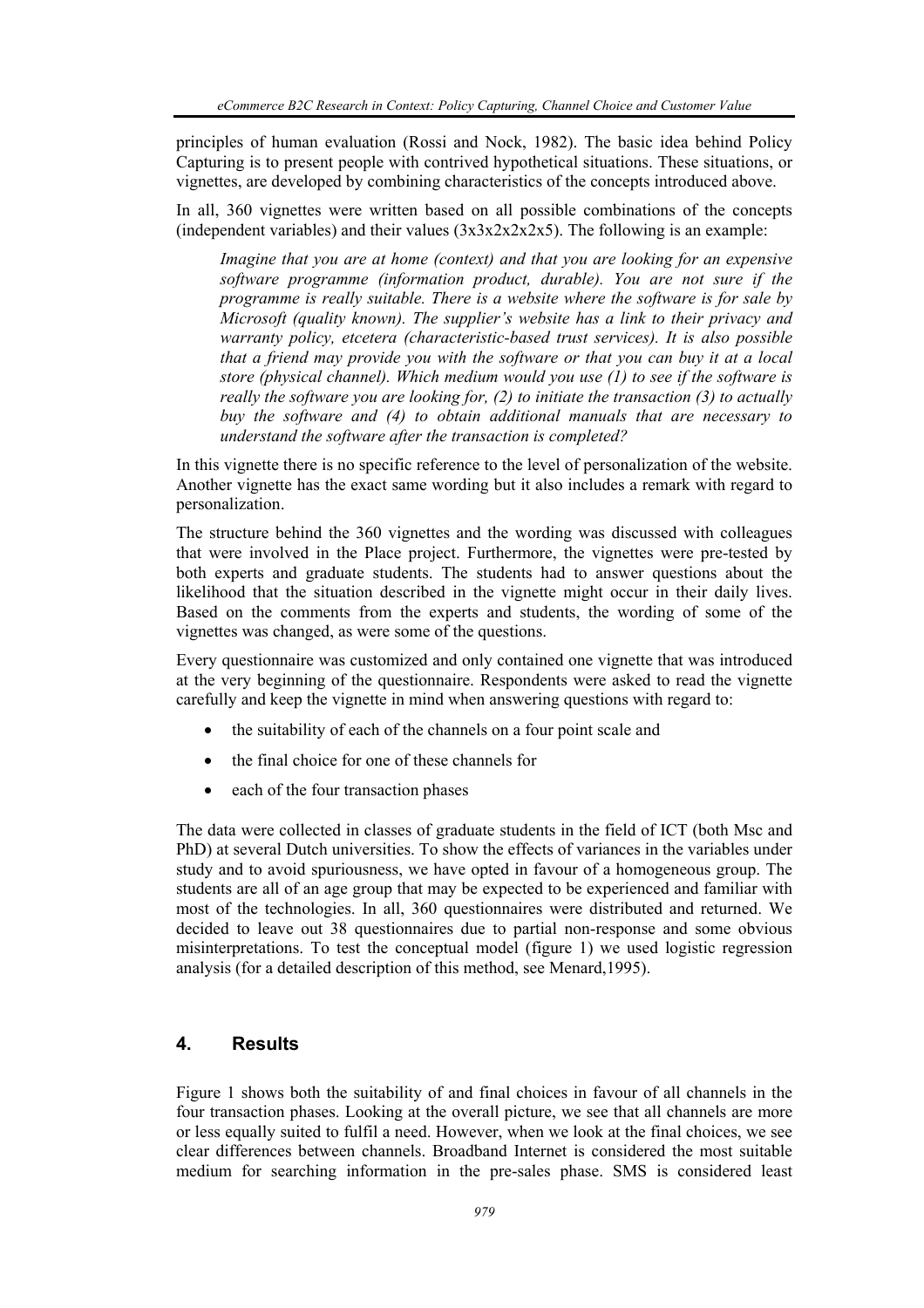suitable. In their final choice respondents show a preference for the Internet via limited capacity lines (21%) as well as broadband (48%).

In the initiation phase respondents consider physical channels the most suitable, followed by broadband and narrow band Internet, with mobile and fixed telephony closing the ranks. In the end respondents prefer physical channels  $(48%)$  to telephone  $(17%)$  and narrow (9%) and broadband (17%) Internet. Although the Internet is considered more suitable than mobile or fixed telephony, more people prefer fixed telephony to the Internet. Although mobile telephone is considered equally suitable as the fixed alternative, remarkably few respondents actually make use of mobile technology. In all, a mere 10% opted in favour of a mobile channel.



*Figure 2: Suitability of a Channel and Media Choice in the Process* 

High support physical channels are considered far more suitable than any of the other media for the fulfilment of a transaction. It is striking to see that low support physical channels and narrow band and broadband Internet are considered equally suitable. In the fulfilment phase traditional physical channels still account for 75%, while the mobile channels only account for 5% and the Internet for 17%.

High support physical channels, broadband and narrow band Internet and fixed telephony are also considered far more suitable than the other media in the after sales phase. The traditional channels still account for more than 50% of the final choice of media, while broadband Internet is chosen by 20% of the respondents. Again, mobile channels, even the new 3G channels, do not play a significant role.

We will only present one example of the logistic regression analysis we performed (see table 1). The example in table 1 shows that experience good, home context and the fact that it concerns a service are important arguments to choose the physical channel. We will summarise the results in overall tables for physical (table 2), mobile (table 3) and Internet channel (table 4) separately. Only the significant ( $p<0.05$ ) relations are presented.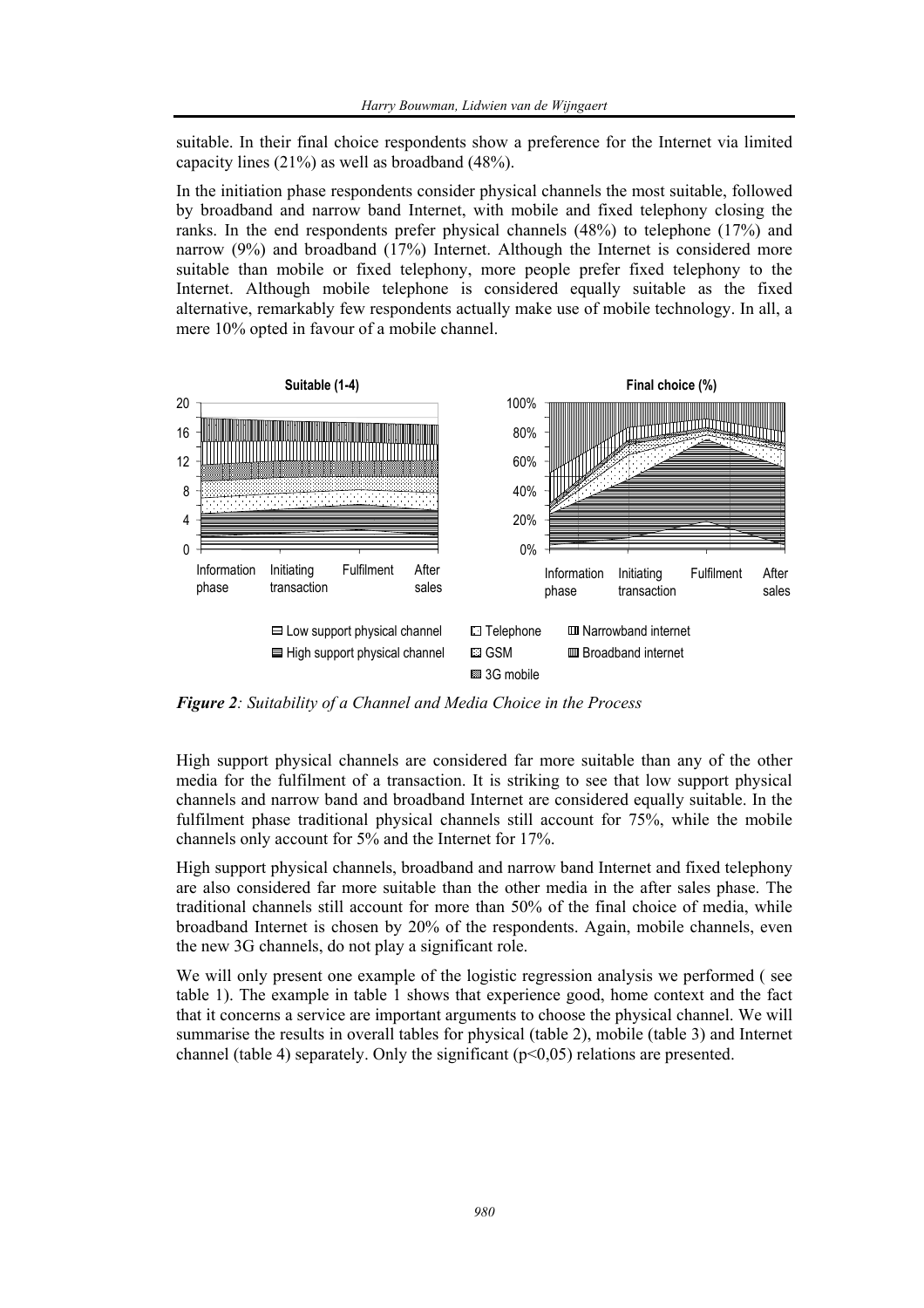|                     | В        | S.E. | Wald   | df | Sig. | R       | Exp(B) |
|---------------------|----------|------|--------|----|------|---------|--------|
| Fast moving/durable | .475     | .247 | 3.710  | 1  | .054 | .062    | 1.608  |
| Experience good     | 1.607    | .251 | 41.145 |    | .000 | .297    | 4.986  |
| Personalization     | .070     | .247 | .080   | 1  | .777 | .000    | 1.072  |
| Home                | .592     | .265 | 4.985  | 1  | .026 | .082    | 1.808  |
| Services            | $-.626$  | .263 | 5.563  |    | .018 | $-.090$ | .538   |
| Techtrust           | $-.074$  | .319 | .054   | 1  | .817 | .000    | .929   |
| Constant            | $-2.948$ | .680 | 18.814 |    | .000 |         |        |

*Table 1: Logistic Regression Analysis for Physical Channel in After Sales Phase* 

Table 2 shows that the choice of a physical channel to initiate a transaction, for fulfilment and after sales services most of the time only depends on the type of product and the fact that what is concerned is a good consumers must experience to value. It furthermore depends on the fact that what is concerned are durable goods, products and/or services.

*Table 2: Patterns Found in Logistic Regression Analysis of Physical Channels* 

|                  | Information | Initiation | Fulfilment | After sales |
|------------------|-------------|------------|------------|-------------|
| Context          |             |            |            | Home        |
| Product type     |             | Product    | Info       | Product     |
|                  |             | Service    | Product    | Service     |
| Experience good  |             | Exp good   |            | Exp good    |
| Fast moving good |             | Durable    |            | Durable     |
| Personalization  |             |            |            |             |
| Trust level      |             |            |            |             |

As far as a choice in favour of mobile channels is concerned, it is clear that the mobile context plays an important role in all except the fulfilment phase. It is clear that fulfilment of transactions does not take place in a mobile context. Respondents shift towards the more traditional physical channel. Furthermore, it is important that what is concerned are information and services and not physical goods. In the after sales phase personalization is also an important explanatory factor.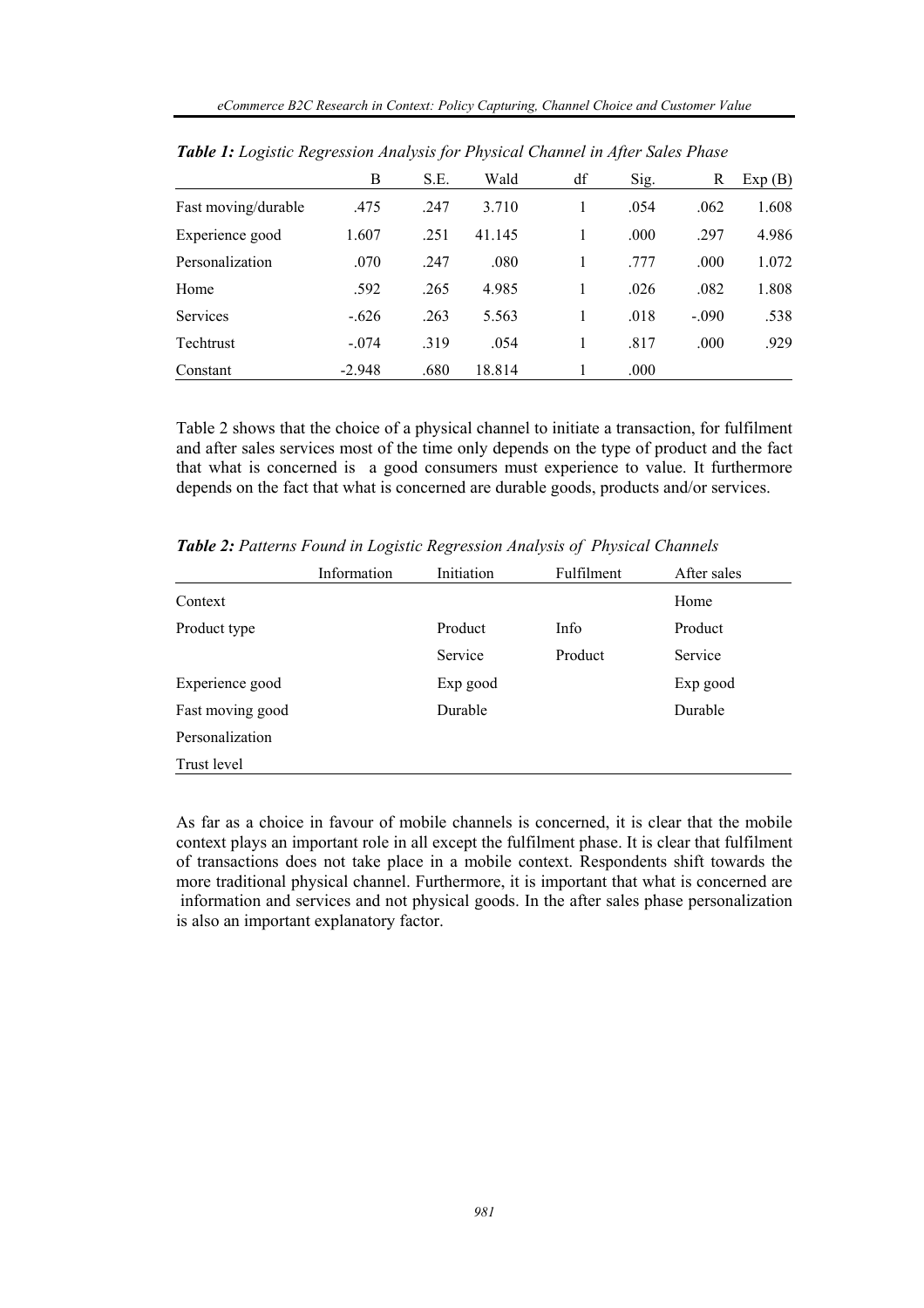|                  | Information | Initiation  | Fulfilment | After sales  |
|------------------|-------------|-------------|------------|--------------|
| Context          | Mobile      | Mobile      |            | Mobile       |
| Product type     |             | Information |            | Information  |
|                  |             | Service     |            | Service      |
| Experience good  |             |             |            |              |
| Fast moving good |             |             |            |              |
| Personalization  |             |             |            | Personalized |
| Trust level      |             |             |            |              |

*Table 3: Patterns Found In Logistic Regression Analysis For Mobile Channels* 

The choice in favour of the Internet channel can be explained by the type of product in the phase in which the transaction is initiated. The choice for the Internet in the fulfilment phase with regard to information and services, and most strikingly not where physical products are concerned, is explained by the inclusion of a privacy statement and/or the certification of the website by a reliable third party. In the other phases certification and privacy statements are not important explanatory factors. The choice in favour of the Internet in the after sales phase depends on the university context, is not affected by the type of product, the fact that they are durable and whether or not media the value has to be experienced.

|                  | Information | Initiation  | Fulfilment        | After sales |
|------------------|-------------|-------------|-------------------|-------------|
| Context          |             |             |                   | University  |
| Product type     |             | Information | Information       | Information |
|                  |             | Product     | Service           | Product     |
|                  |             | Service     |                   | Service     |
| Experience good  |             |             |                   | Experience  |
| Fast moving good |             |             |                   | Durable     |
| Personalization  |             |             |                   |             |
| Trust level      |             |             | Privacy statement |             |
|                  |             |             | Certificate       |             |

*Table 4: Patterns Found in Logistic Regression Analysis for the Internet* 

# **5. Discussion and Conclusions**

## *5.1 Limitations of the Policy Capturing Study*

Policy capturing studies are an increasingly popular way to research possible future behaviour. In earlier studies the research method proved to be reliable and valid. However, the tradition of this type of study is still young and results should not be accepted at face value. If we look back at the research project, our main concern is that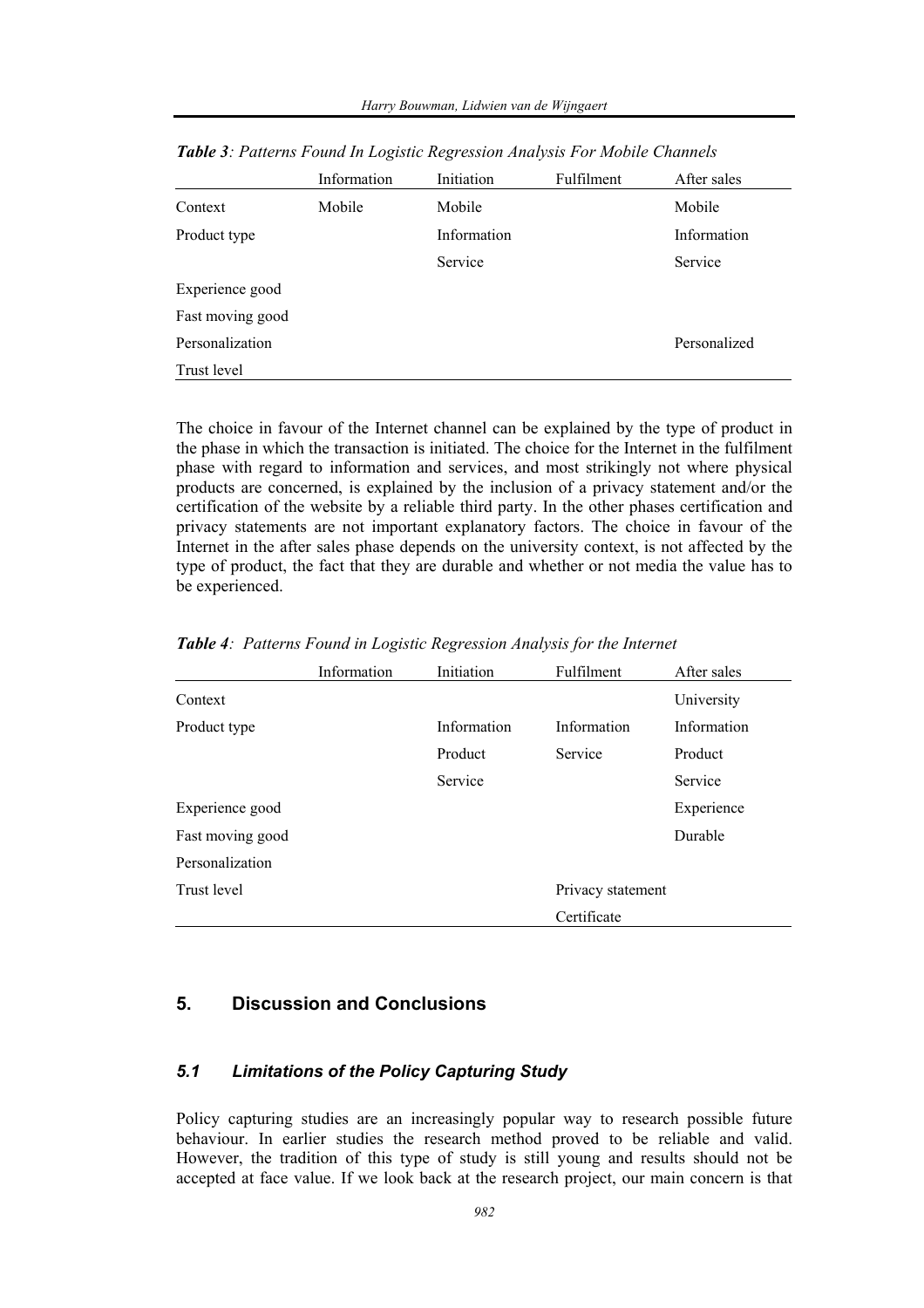the vignettes are artificially manipulated. Some of these variables may appear to be more explicit than others. Furthermore, it is expected that the vignette defines the mindset of the respondent. In the pre-testing stage of the questionnaire we explicitly asked the respondents to what kind of variables we referred. In almost all cases the variables that were meant to be noted were indeed noted.

A possible explanation for the results is that we did choose a type of information, product or service that was too specific, and that the students were sometimes not familiar with the examples we used. However, in the pre-testing stage of the questionnaire we asked questions regarding the realistic nature of the cases as seen from the student's point of view. Another explanation for the result might be an orientation towards broadband Internet on the part of the students. At their universities most of them have constant access to real high-speed networks.

The question emerges whether it is possible to generalize on the basis of these results.. First of all, we believe that students most likely are today's most experienced users and that they will be the future users of new 3G mobile and broadband Internet services. Furthermore, most of them have hands-on experience with mobile devices, and buy the most advanced gadgets. We expect them to be the lead users. The reality in which students live today will be the future for all consumers. Nevertheless, it would be interesting to replicate this study with a representative sample of the national population.

# *5.2 Conclusions and Future Research*

In this paper we have focused on the choice in favour of physical, mobile and Internet channels in different phases of a transaction process. Internet plays an important role in the first phase of the transaction process, while physical channels are still the dominant media in the execution phase of the transaction and the after sales phases. In light of the numerous options available, the choice in favour of mobile media is rather limited. Of the mobile media, UMTS is considered the most attractive in almost all phases of the transaction process. But in the end few respondents chose for mobile technologies. The expectations for broadband Internet are considerably more optimistic.

Overall we can conclude that synergy between channels, as shown in the Place case studies, is important: respondents switch between the different channels in different phases of the transaction process. Only a small minority opts for the physical channel from outset and sticks to that choice. The general pattern is one whereby people will start looking for information on the Internet but will slowly shift towards the physical channel. Here the question of causality becomes apparent. Although the Place case studies did show that firms strive for synergy the survey showed that the firms included in the case study were innovators and early adopters and the majority of firms still use the Internet to provide information. The Internet is also the dominant channel in the information phase for most respondents and is less important in the other phases of the transaction process, although a substantial minority (17%) still opt for either small- or broadband Internet.

It was our hypothesis that physical context plays a role in the choice of channel. This effect can be seen only in the after sales phases and where the choice for mobile channels is concerned. In the choice in favour of a mobile channel the mobile context plays a significant role. However, as it turned out, this proved not to be the case in the transaction phases. Transactions conducted via mobile devices and applications cannot be explained by any of the variables we introduced. People still prefer to conduct their transactions in a physical setting, so it is not very likely that transactions will be conducted via mobile devices. Mobile devices can play a role in other phases of the transaction process, but only then when the transaction is directed at information goods or services. Furthermore,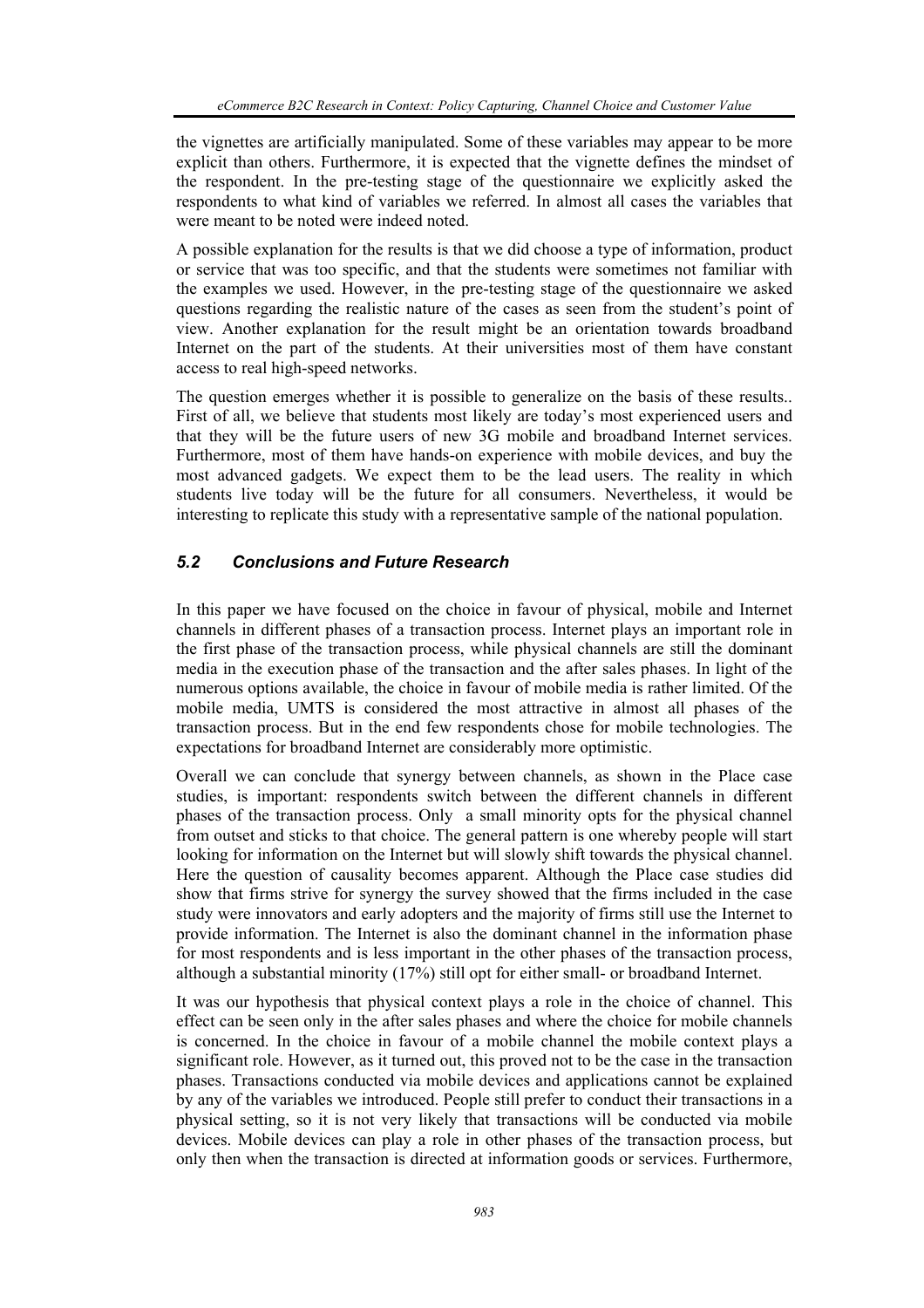it is very striking that personalization is only an explanatory variable in the after-sales phase.

It is striking that although trust and the way to build a technical secure transaction system is discussed extensively in the literature, respondents are guided more by characteristicbased (privacy policy statements, warranty conditions) and institution-based trust services (certificates). Prior own or third party experiences or technology, which are supposed to build trust, appear to be important. Trust services, as might be expected, only play a role in the actual transaction phase.

Different product characteristics play a role in the choice of channel after the information phase. Especially the choice in favour of the Internet and Mobile channels in the transaction (fulfilment) phase depends on the intangible nature of the information and services, whereas physical products, known value (experience good) and durability influence the choice in favour of physical channels in the transaction initiation and after sales phases. These factors also influence the choice in favour of the Internet in the after sales phase.

All in all, policy capturing studies help us understand decisions people make in specific situation and the factors that influence these decisions, and thus shed light on future behaviour. Especially in a time were there is much uncertainty surrounding the adoption and use of all kinds of new emerging technologies: 3G and beyond, broadband Internet etcetera, policy capturing studies can play an important role in understanding the factors that influence the choice of channel people make. We expect the value of policy capture studies will become clearer when they are used to examine specific services and business cases.

#### **References**

- Bouwman, H.& Wijngaert, L. van de (2002). Content and Context: A new research approach to the basic characteristics of information needs. New Media & Society. Vol 4 (3) pp. 329-353.
- Buuren, R. van, E. Faber & P. Strating (2002). Trust Services in ebusiness. Telematica Instituut: GigaTS deliverable.
- Chen, G & D. Kotz (2000). A survey of Context Aware Mobile Computing Research. Dartmouth Computer Science Technical Report TR 2000-381.
- Daft, R. L., & Lengel, R. H. (1986). Organisational information requirements, media richness and structural design. Management Science, 32, 554-571.
- Daft, R. L., Lengel, R. H., & Trevino, L. (1987). Organisational information requirements, media richness and structural design. MIS Quarterly, 11, 355-366.
- Dahlén, M. (1999). Closing in on the Web Consumer: A Study in Internet Shopping. In: E. Bohlin (Ed.). Beyond Convergences, Communications in the New Millenium. Amsterdam: Elsevier.
- Eastin, M.A. (2002). Diffusion of e-commerce: an analysis of the adoption of four ecommerce activities. Telematics and Informatics 19 (3) 251-267.
- Fulk, J., Schmitz, J., & Steinfield, C. (1990). A Social Influence Model of Technology Use. In J. Fulk, & C. Steinfield (Eds.), Organisations and Communication Technology. Newbury Park, California: Sage.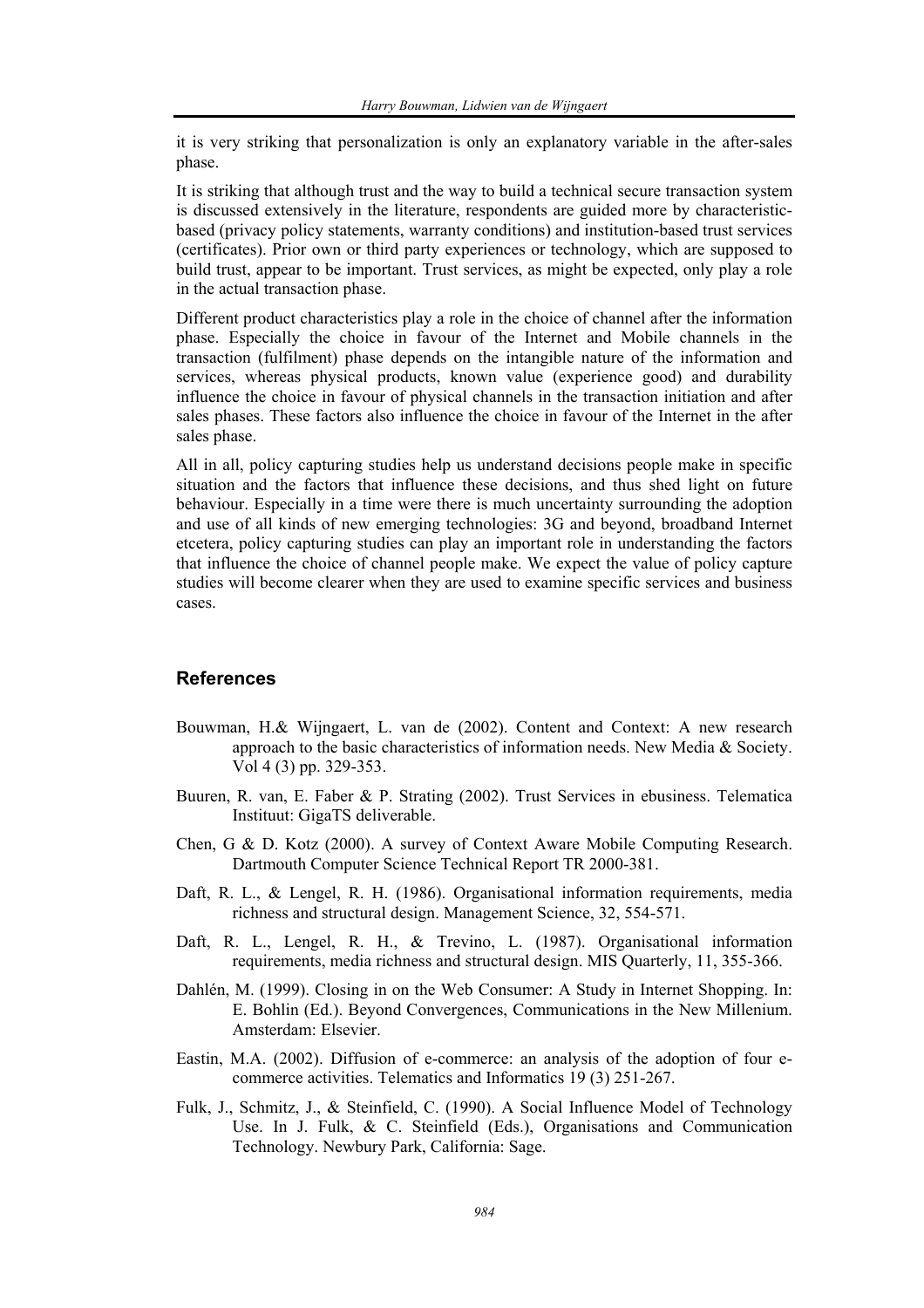- Hollingshead, A. & N. Contractor (2002). New Media and Organising at the Group Level. In : Lievrouw, L. & S. Livingstone (Eds). The Handbook of New Media, pp 221-235. London: Sage.
- Kar, E. van de & H. Bouwman (2002). The Development of Location-based mobile transaction services. Trends In Communication, 9 (2002) pp. 99-123.
- Keen, P. & R. MacIntosh (2001). The Freedom Economy. Gaining the mCommerce edge in the era of the Wireless Internet. Berkely: McGraw Hill.
- Koufaris, M. (2002). Applying the technology acceptance model and flow theory to online consumer behaviour. Information Systems Research 13 (2) 205-223
- Liao, Z. & M. Tow Cheung (2001). Internet-based E-shopping and Consumer Attitudes: an Empirical Study. Information & Management (38) 299-306.
- Martocchio, J., J., Webster, J., & Baker, C., R. (1993). Decision-making in management information systems research: the utility of Policy Capturing methodology. Behaviour & Information technology, 12(4), 238-248.
- Menard, S. (1995). Applied Logistic Regression Analysis. Sage Series: Quantitative Applications in the Social Sciences. No. 106.
- Molin, E. (1999). Conjoint modelling approaches for residential group preferences. Eindhoven PhD thesis Eindhoven University of Technology.
- Nooteboom, B. (1996). Trust Opportunism and Governance. A process and control model. Organisation Studies 17 96) 985-1010.
- Pedersen, Per E. & R. Ling (2002). Mobile end-user service adoption studies: a selective review. Paper submitted to Scandinavian Journal of Information Systems.
- Ratnasingam, P., Pavlou, P. & Y-H Tan (2002). The Importance of Technology Trust for B2B Electronic Commerce. In Proceedings of the 15th Bled Electronic Commerce Conference, pp. 384-398.
- Rice, R. E. (1993). Media Appropriateness Using Social Presence Theory to Compare Traditional and New Organisational Media. Human Communication Research, 19(4), 451-484.
- Rossi, P. H., & Anderson, A. B. (1982). The Factorial Survey Approach: An Introduction. In P. H. Rossi, & S. L. Nock (Eds.), Measuring Social Judgements (pp. 15-67). Beverly Hills: Sage.
- Rossi, P. H., & Nock, L. (Eds.), (1982). Measuring Social Judgements. Beverly Hills: Sage.
- Schilit, A.., N. Adams & R. Want (1994). Context aware computing applications. Proceedings of IEEE workshop on Mobile Computing Systems and Applications, Santa Cruz: IEEE Computer Society Press. pp. 85-90.
- Shapiro, C. & H. Varian (1999). Information Rules. A strategic Guide to the Network Economy. Boston (Ma): Harvard Business School Press.
- Short J., E. Williams & B. Christie (1976). The Social Psychology of Telecommunications. London: J. Wiley
- Sitkin, S. B., Sutcliffe, K.M. & Barrios-Choplin, J. R. (1992). A dual capacity model of communication media choice in organisations. Human Communication Research (18), 367-380.
- Smit, A., E. Fielt, & H. Bouwman (2002). The Reality of Hybrid Commerce. Paper presented to ITS regional Conference. Madrid, September 2002.